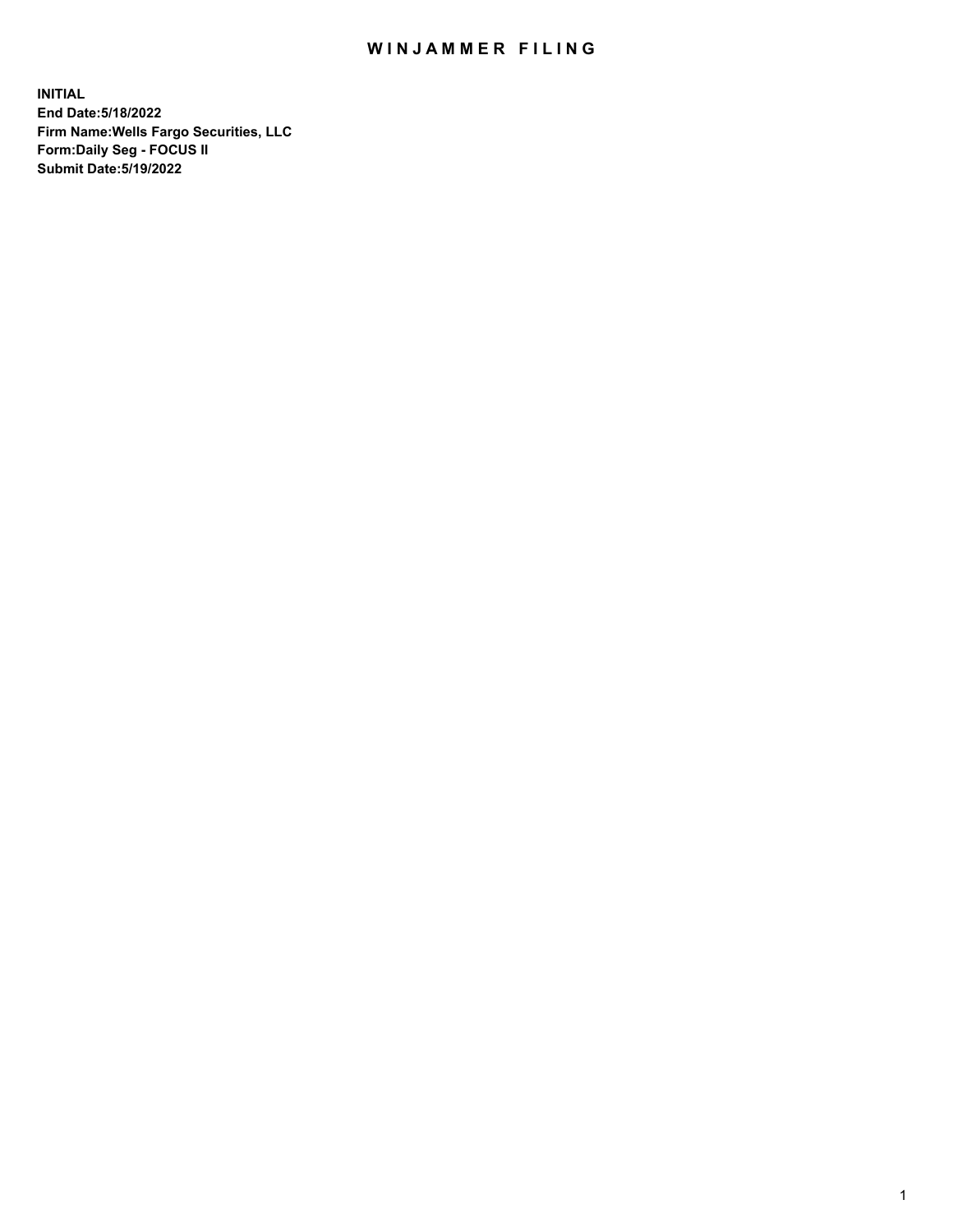**INITIAL End Date:5/18/2022 Firm Name:Wells Fargo Securities, LLC Form:Daily Seg - FOCUS II Submit Date:5/19/2022 Daily Segregation - Cover Page**

| Name of Company                                                                                                                                                                                                                                                                                                                | <b>Wells Fargo Securities LLC</b>                          |
|--------------------------------------------------------------------------------------------------------------------------------------------------------------------------------------------------------------------------------------------------------------------------------------------------------------------------------|------------------------------------------------------------|
| <b>Contact Name</b>                                                                                                                                                                                                                                                                                                            | <b>James Gnall</b>                                         |
| <b>Contact Phone Number</b>                                                                                                                                                                                                                                                                                                    | 917-699-6822                                               |
| <b>Contact Email Address</b>                                                                                                                                                                                                                                                                                                   | james.w.gnall@wellsfargo.com                               |
| FCM's Customer Segregated Funds Residual Interest Target (choose one):<br>a. Minimum dollar amount: ; or<br>b. Minimum percentage of customer segregated funds required:% ; or<br>c. Dollar amount range between: and; or<br>d. Percentage range of customer segregated funds required between:% and%.                         | 105,000,000<br><u>0</u><br>0 <sub>0</sub><br>00            |
| FCM's Customer Secured Amount Funds Residual Interest Target (choose one):<br>a. Minimum dollar amount: ; or<br>b. Minimum percentage of customer secured funds required:%; or<br>c. Dollar amount range between: and; or<br>d. Percentage range of customer secured funds required between:% and%.                            | 30,000,000<br><u>0</u><br>0 <sub>0</sub><br>0 <sub>0</sub> |
| FCM's Cleared Swaps Customer Collateral Residual Interest Target (choose one):<br>a. Minimum dollar amount: ; or<br>b. Minimum percentage of cleared swaps customer collateral required:% ; or<br>c. Dollar amount range between: and; or<br>d. Percentage range of cleared swaps customer collateral required between:% and%. | 355,000,000<br><u>0</u><br>00<br>00                        |

Attach supporting documents CH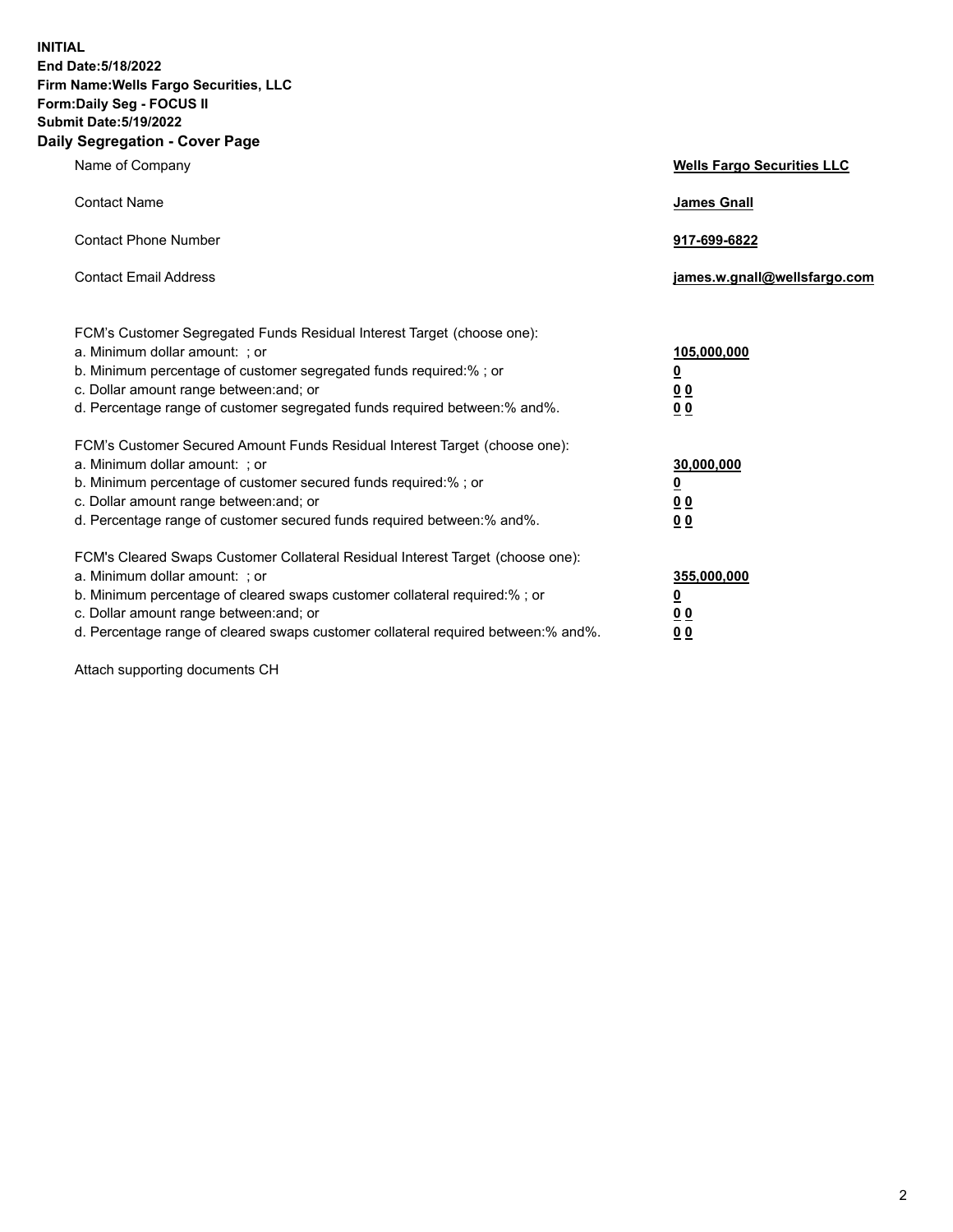**INITIAL End Date:5/18/2022 Firm Name:Wells Fargo Securities, LLC Form:Daily Seg - FOCUS II Submit Date:5/19/2022 Daily Segregation - Secured Amounts**

Foreign Futures and Foreign Options Secured Amounts Amount required to be set aside pursuant to law, rule or regulation of a foreign government or a rule of a self-regulatory organization authorized thereunder **0** [7305] 1. Net ledger balance - Foreign Futures and Foreign Option Trading - All Customers A. Cash **642,712,112** [7315] B. Securities (at market) **407,991,340** [7317] 2. Net unrealized profit (loss) in open futures contracts traded on a foreign board of trade **-137,292,741** [7325] 3. Exchange traded options a. Market value of open option contracts purchased on a foreign board of trade **192,756** [7335] b. Market value of open contracts granted (sold) on a foreign board of trade **0** [7337] 4. Net equity (deficit) (add lines 1. 2. and 3.) **913,603,467** [7345] 5. Account liquidating to a deficit and account with a debit balances - gross amount **14,168,358** [7351] Less: amount offset by customer owned securities **-14,167,139** [7352] **1,219** [7354] 6. Amount required to be set aside as the secured amount - Net Liquidating Equity Method (add lines 4 and 5) **913,604,686** [7355] 7. Greater of amount required to be set aside pursuant to foreign jurisdiction (above) or line 6. **913,604,686** [7360] FUNDS DEPOSITED IN SEPARATE REGULATION 30.7 ACCOUNTS 1. Cash in banks A. Banks located in the United States **176,228,055** [7500] B. Other banks qualified under Regulation 30.7 **118,166,943** [7520] **294,394,998** [7530] 2. Securities A. In safekeeping with banks located in the United States **456,149,350** [7540] B. In safekeeping with other banks qualified under Regulation 30.7 **0** [7560] **456,149,350** [7570] 3. Equities with registered futures commission merchants A. Cash **-83,092,669** [7580] B. Securities **81,841,989** [7590] C. Unrealized gain (loss) on open futures contracts **122,001,246** [7600] D. Value of long option contracts **0** [7610] E. Value of short option contracts **0** [7615] **120,750,566** [7620] 4. Amounts held by clearing organizations of foreign boards of trade A. Cash **0** [7640] B. Securities **0** [7650] C. Amount due to (from) clearing organization - daily variation **0** [7660] D. Value of long option contracts **0** [7670] E. Value of short option contracts **0** [7675] **0** [7680] 5. Amounts held by members of foreign boards of trade A. Cash **430,979,002** [7700] B. Securities **0** [7710] C. Unrealized gain (loss) on open futures contracts **-285,705,230** [7720] D. Value of long option contracts **192,736** [7730] E. Value of short option contracts **0** [7735] **145,466,508** [7740] 6. Amounts with other depositories designated by a foreign board of trade **0** [7760] 7. Segregated funds on hand **0** [7765] 8. Total funds in separate section 30.7 accounts **1,016,761,422** [7770] 9. Excess (deficiency) Set Aside for Secured Amount (subtract line 7 Secured Statement Page 1 from Line 8) **103,156,736** [7380]

- 10. Management Target Amount for Excess funds in separate section 30.7 accounts **30,000,000** [7780]
- 11. Excess (deficiency) funds in separate 30.7 accounts over (under) Management Target **73,156,736** [7785]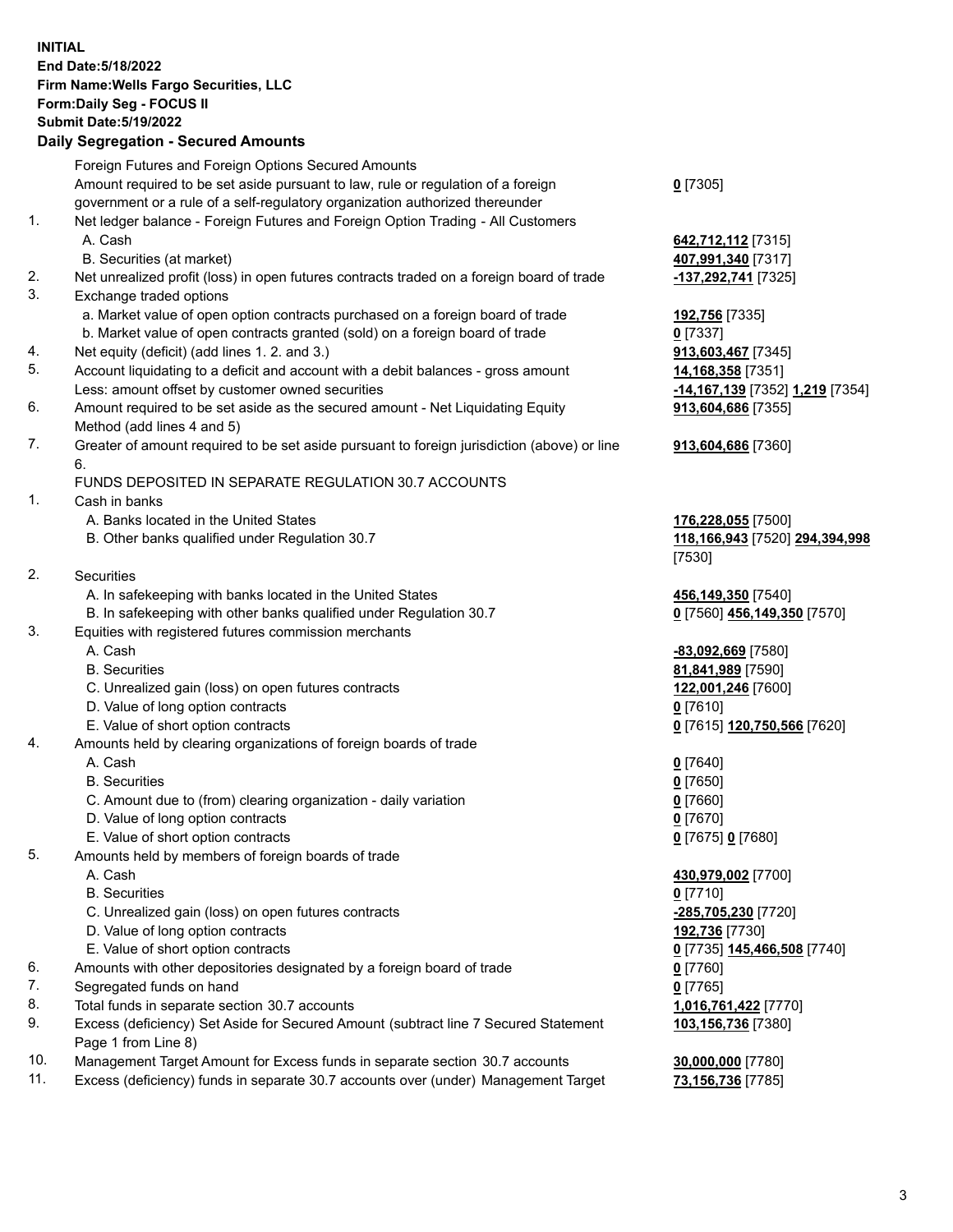**INITIAL End Date:5/18/2022 Firm Name:Wells Fargo Securities, LLC Form:Daily Seg - FOCUS II Submit Date:5/19/2022 Daily Segregation - Segregation Statement** SEGREGATION REQUIREMENTS(Section 4d(2) of the CEAct) 1. Net ledger balance A. Cash **2,756,727,035** [7010] B. Securities (at market) **1,804,838,887** [7020] 2. Net unrealized profit (loss) in open futures contracts traded on a contract market **2,294,730,353** [7030] 3. Exchange traded options A. Add market value of open option contracts purchased on a contract market **7,199,433,026** [7032] B. Deduct market value of open option contracts granted (sold) on a contract market **-7,065,891,123** [7033] 4. Net equity (deficit) (add lines 1, 2 and 3) **6,989,838,178** [7040] 5. Accounts liquidating to a deficit and accounts with debit balances - gross amount **181,514,711** [7045] Less: amount offset by customer securities **-176,550,167** [7047] **4,964,544** [7050] 6. Amount required to be segregated (add lines 4 and 5) **6,994,802,722** [7060] FUNDS IN SEGREGATED ACCOUNTS 7. Deposited in segregated funds bank accounts A. Cash **138,516,232** [7070] B. Securities representing investments of customers' funds (at market) **560,231,941** [7080] C. Securities held for particular customers or option customers in lieu of cash (at market) **172,347,372** [7090] 8. Margins on deposit with derivatives clearing organizations of contract markets A. Cash **4,654,868,610** [7100] B. Securities representing investments of customers' funds (at market) **198,726,806** [7110] C. Securities held for particular customers or option customers in lieu of cash (at market) **1,632,491,515** [7120] 9. Net settlement from (to) derivatives clearing organizations of contract markets **8,247,464** [7130] 10. Exchange traded options A. Value of open long option contracts **7,199,433,026** [7132]

- B. Value of open short option contracts **and the set of our original state of the set of open** short option contracts
- 11. Net equities with other FCMs
	- A. Net liquidating equity **0** [7140]
	- B. Securities representing investments of customers' funds (at market) **0** [7160]
	- C. Securities held for particular customers or option customers in lieu of cash (at market)
- 12. Segregated funds on hand **0** [7150]
- 13. Total amount in segregation (add lines 7 through 12) **7,498,971,843** [7180]
- 14. Excess (deficiency) funds in segregation (subtract line 6 from line 13) **504,169,121** [7190]
- 15. Management Target Amount for Excess funds in segregation **105,000,000** [7194]
- 16. Excess (deficiency) funds in segregation over (under) Management Target Amount Excess

**0** [7170]

**399,169,121** [7198]